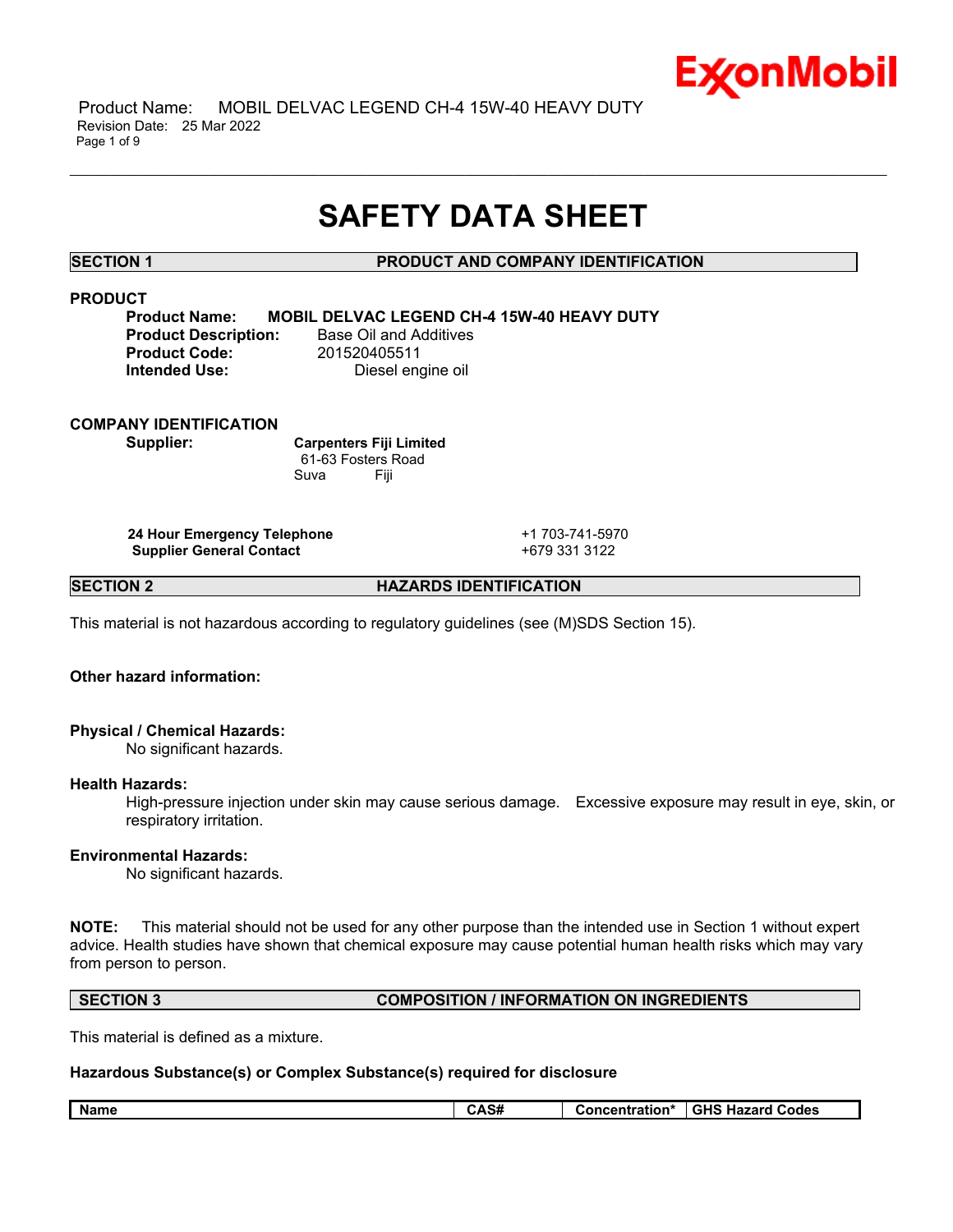

 Product Name: MOBIL DELVAC LEGEND CH-4 15W-40 HEAVY DUTY Revision Date: 25 Mar 2022 Page 2 of 9

| <b>ZINC ALKYL DITHIOPHOSPHATE</b> | 13706-15-3 | 2.5% | H318.<br>H303, H315,<br>H41<br>H401 |  |
|-----------------------------------|------------|------|-------------------------------------|--|

\* All concentrations are percent by weight unless ingredient is a gas. Gas concentrations are in percent by volume. Other ingredients determined not to be hazardous up to 100%.

# **SECTION 4 FIRST AID MEASURES**

### **INHALATION**

Remove from further exposure. For those providing assistance, avoid exposure to yourself or others. Use adequate respiratory protection. If respiratory irritation, dizziness, nausea, or unconsciousness occurs, seek immediate medical assistance. If breathing has stopped, assist ventilation with a mechanical device or use mouth-to-mouth resuscitation.

# **SKIN CONTACT**

Wash contact areas with soap and water. If product is injected into or under the skin, or into any part of the body, regardless of the appearance of the wound or its size, the individual should be evaluated immediately by a physician as a surgical emergency. Even though initial symptoms from high pressure injection may be minimal or absent, early surgical treatment within the first few hours may significantly reduce the ultimate extent of injury.

### **EYE CONTACT**

Flush thoroughly with water. If irritation occurs, get medical assistance.

### **INGESTION**

First aid is normally not required. Seek medical attention if discomfort occurs.

### **NOTE TO PHYSICIAN**

None

#### **SECTION 5 FIRE FIGHTING MEASURES**

### **EXTINGUISHING MEDIA**

**Appropriate Extinguishing Media:** Use water fog, foam, dry chemical or carbon dioxide (CO2) to extinguish flames.

**Inappropriate Extinguishing Media:** Straight streams of water

#### **FIRE FIGHTING**

**Fire Fighting Instructions:** Evacuate area. Prevent run-off from fire control or dilution from entering streams, sewers or drinking water supply. Fire-fighters should use standard protective equipment and in enclosed spaces, self-contained breathing apparatus (SCBA). Use water spray to cool fire exposed surfaces and to protect personnel.

**Hazardous Combustion Products:** Aldehydes, Incomplete combustion products, Oxides of carbon, Smoke, Fume, Sulphur oxides

### **FLAMMABILITY PROPERTIES**

**Flash Point [Method]:** 215°C (419°F) - 233°C (451°F) [ASTM D-92] **Flammable Limits (Approximate volume % in air):** LEL: 0.9 UEL: 7.0 **Autoignition Temperature:** N/D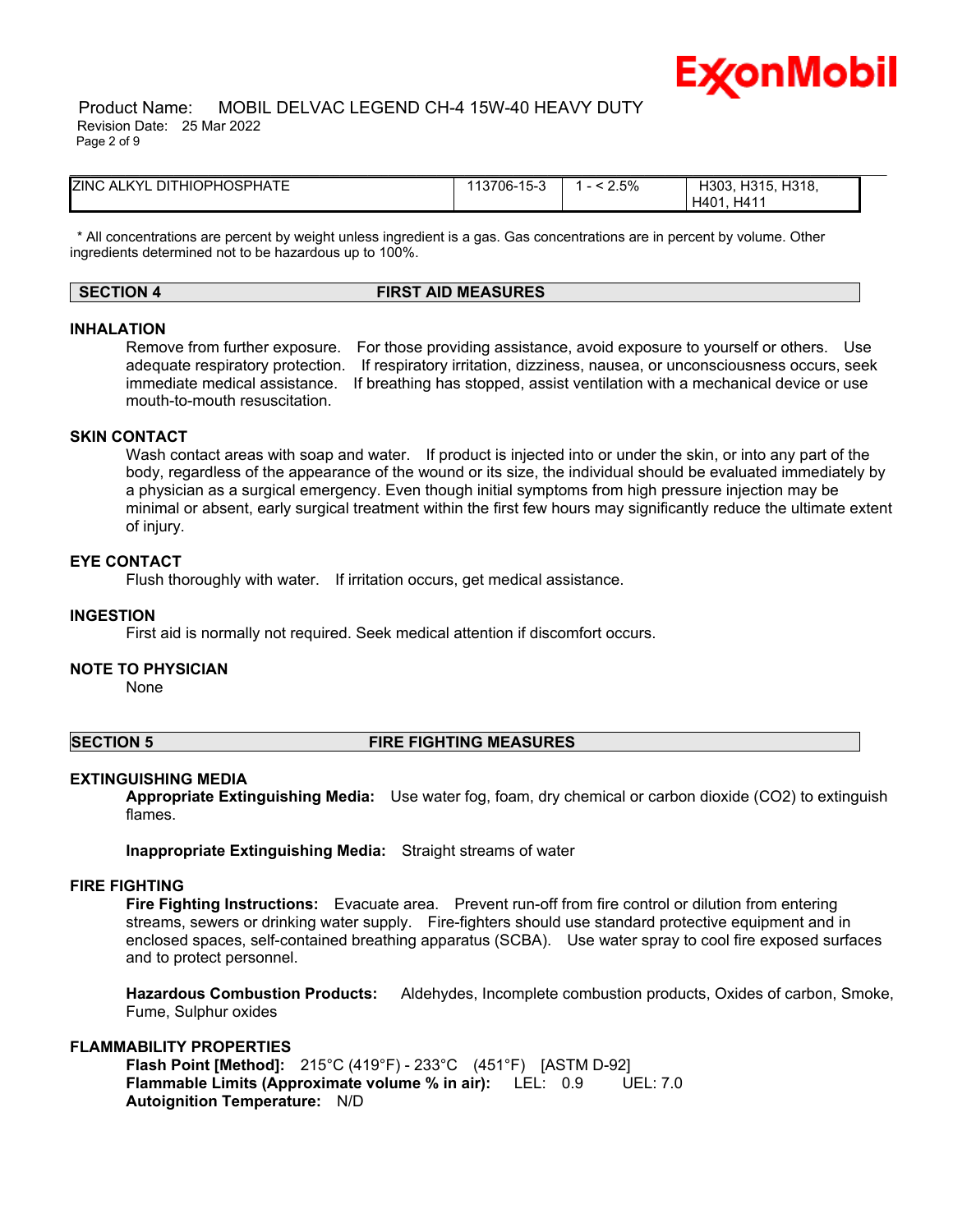

 Product Name: MOBIL DELVAC LEGEND CH-4 15W-40 HEAVY DUTY Revision Date: 25 Mar 2022 Page 3 of 9

# **SECTION 6 ACCIDENTAL RELEASE MEASURES**

# **NOTIFICATION PROCEDURES**

In the event of a spill or accidental release, notify relevant authorities in accordance with all applicable regulations.

\_\_\_\_\_\_\_\_\_\_\_\_\_\_\_\_\_\_\_\_\_\_\_\_\_\_\_\_\_\_\_\_\_\_\_\_\_\_\_\_\_\_\_\_\_\_\_\_\_\_\_\_\_\_\_\_\_\_\_\_\_\_\_\_\_\_\_\_\_\_\_\_\_\_\_\_\_\_\_\_\_\_\_\_\_\_\_\_\_\_\_\_\_\_\_\_\_\_\_\_\_\_\_\_\_\_\_\_\_\_\_\_\_\_\_\_\_\_

### **PROTECTIVE MEASURES**

Avoid contact with spilled material. See Section 5 for fire fighting information. See the Hazard Identification Section for Significant Hazards. See Section 4 for First Aid Advice. See Section 8 for advice on the minimum requirements for personal protective equipment. Additional protective measures may be necessary, depending on the specific circumstances and/or the expert judgment of the emergency responders.

For emergency responders: Respiratory protection: respiratory protection will be necessary only in special cases, e.g., formation of mists. Half-face or full-face respirator with filter(s) for dust/organic vapor or Self Contained Breathing Apparatus (SCBA) can be used depending on the size of spill and potential level of exposure. If the exposure cannot be completely characterized or an oxygen deficient atmosphere is possible or anticipated, SCBA is recommended. Work gloves that are resistant to hydrocarbons are recommended. Gloves made of polyvinyl acetate (PVA) are not water-resistant and are not suitable for emergency use. Chemical goggles are recommended if splashes or contact with eyes is possible. Small spills: normal antistatic work clothes are usually adequate. Large spills: full body suit of chemical resistant, antistatic material is recommended.

### **SPILL MANAGEMENT**

**Land Spill:** Stop leak if you can do so without risk. Recover by pumping or with suitable absorbent.

**Water Spill:** Stop leak if you can do so without risk. Confine the spill immediately with booms. Warn other shipping. Remove from the surface by skimming or with suitable absorbents. Seek the advice of a specialist before using dispersants.

Water spill and land spill recommendations are based on the most likely spill scenario for this material; however, geographic conditions, wind, temperature, (and in the case of a water spill) wave and current direction and speed may greatly influence the appropriate action to be taken. For this reason, local experts should be consulted. Note: Local regulations may prescribe or limit action to be taken.

# **ENVIRONMENTAL PRECAUTIONS**

Large Spills: Dyke far ahead of liquid spill for later recovery and disposal. Prevent entry into waterways, sewers, basements or confined areas.

# **SECTION 7 HANDLING AND STORAGE**

### **HANDLING**

Avoid contact with used product. Prevent small spills and leakage to avoid slip hazard. Material can accumulate static charges which may cause an electrical spark (ignition source). When the material is handled in bulk, an electrical spark could ignite any flammable vapors from liquids or residues that may be present (e.g., during switch-loading operations). Use proper bonding and/or earthing procedures. However, bonding and earthing may not eliminate the hazard from static accumulation. Consult local applicable standards for guidance. Additional references include American Petroleum Institute 2003 (Protection Against Ignitions Arising out of Static, Lightning and Stray Currents) or National Fire Protection Agency 77 (Recommended Practice on Static Electricity) or CENELEC CLC/TR 50404 (Electrostatics - Code of practice for the avoidance of hazards due to static electricity).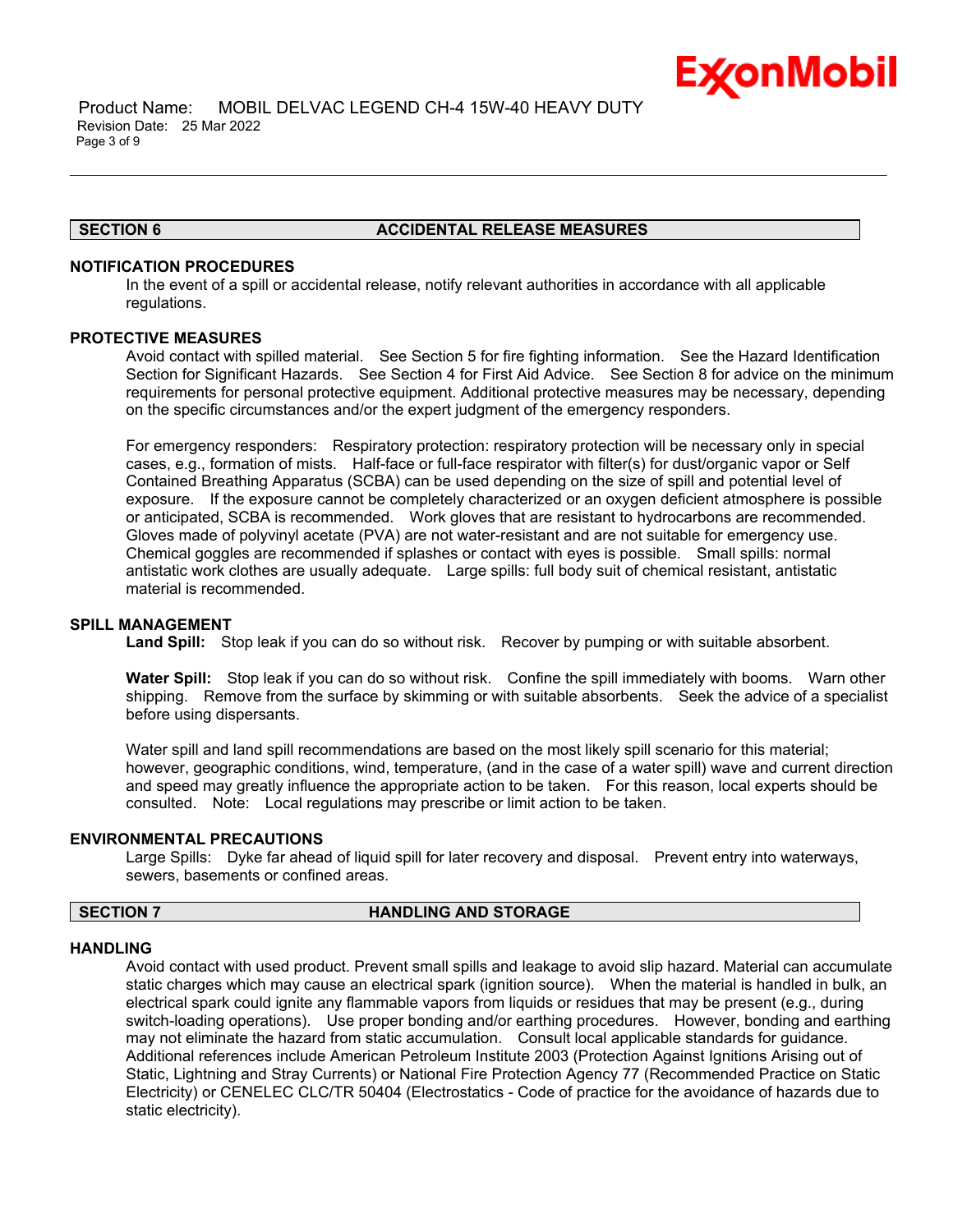

 Product Name: MOBIL DELVAC LEGEND CH-4 15W-40 HEAVY DUTY Revision Date: 25 Mar 2022 Page 4 of 9

**Static Accumulator:** This material is a static accumulator.

### **STORAGE**

The type of container used to store the material may affect static accumulation and dissipation. Do not store in open or unlabelled containers.

\_\_\_\_\_\_\_\_\_\_\_\_\_\_\_\_\_\_\_\_\_\_\_\_\_\_\_\_\_\_\_\_\_\_\_\_\_\_\_\_\_\_\_\_\_\_\_\_\_\_\_\_\_\_\_\_\_\_\_\_\_\_\_\_\_\_\_\_\_\_\_\_\_\_\_\_\_\_\_\_\_\_\_\_\_\_\_\_\_\_\_\_\_\_\_\_\_\_\_\_\_\_\_\_\_\_\_\_\_\_\_\_\_\_\_\_\_\_

Material is defined under the National Standard [NOHSC:1015] Storage and Handling of Workplace Dangerous Goods. **SECTION 8 EXPOSURE CONTROLS / PERSONAL PROTECTION**

#### **Exposure limits/standards for materials that can be formed when handling this product:**

NOTE: Limits/standards shown for guidance only. Follow applicable regulations.

### **Biological limits**

No biological limits allocated.

# **ENGINEERING CONTROLS**

The level of protection and types of controls necessary will vary depending upon potential exposure conditions. Control measures to consider:

No special requirements under ordinary conditions of use and with adequate ventilation.

### **PERSONAL PROTECTION**

Personal protective equipment selections vary based on potential exposure conditions such as applications, handling practices, concentration and ventilation. Information on the selection of protective equipment for use with this material, as provided below, is based upon intended, normal usage.

**Respiratory Protection:** If engineering controls do not maintain airborne contaminant concentrations at a level which is adequate to protect worker health, an approved respirator may be appropriate. Respirator selection, use, and maintenance must be in accordance with regulatory requirements, if applicable. Types of respirators to be considered for this material include:

**Particulate** 

No special requirements under ordinary conditions of use and with adequate ventilation.

For high airborne concentrations, use an approved supplied-air respirator, operated in positive pressure mode. Supplied air respirators with an escape bottle may be appropriate when oxygen levels are inadequate, gas/vapour warning properties are poor, or if air purifying filter capacity/rating may be exceeded.

**Hand Protection:** Any specific glove information provided is based on published literature and glove manufacturer data. Glove suitability and breakthrough time will differ depending on the specific use conditions. Contact the glove manufacturer for specific advice on glove selection and breakthrough times for your use conditions. Inspect and replace worn or damaged gloves. The types of gloves to be considered for this material include:

Nitrile,Viton

No protection is ordinarily required under normal conditions of use.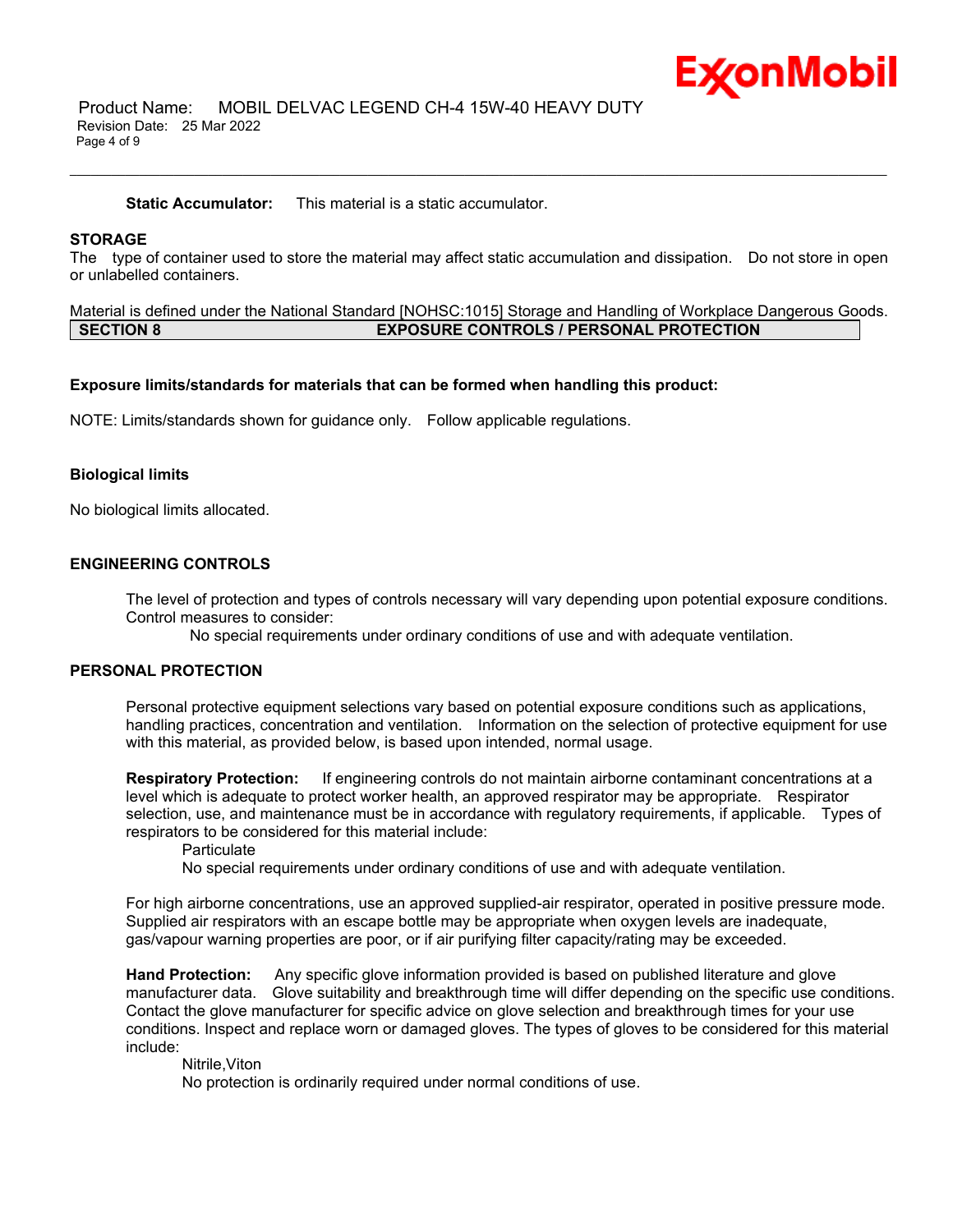

 Product Name: MOBIL DELVAC LEGEND CH-4 15W-40 HEAVY DUTY Revision Date: 25 Mar 2022 Page 5 of 9

**Eye Protection:** If contact is likely, safety glasses with side shields are recommended.

**Skin and Body Protection:** Any specific clothing information provided is based on published literature or manufacturer data. The types of clothing to be considered for this material include: No skin protection is ordinarily required under normal conditions of use. In accordance with good industrial hygiene practices, precautions should be taken to avoid skin contact.

\_\_\_\_\_\_\_\_\_\_\_\_\_\_\_\_\_\_\_\_\_\_\_\_\_\_\_\_\_\_\_\_\_\_\_\_\_\_\_\_\_\_\_\_\_\_\_\_\_\_\_\_\_\_\_\_\_\_\_\_\_\_\_\_\_\_\_\_\_\_\_\_\_\_\_\_\_\_\_\_\_\_\_\_\_\_\_\_\_\_\_\_\_\_\_\_\_\_\_\_\_\_\_\_\_\_\_\_\_\_\_\_\_\_\_\_\_\_

**Specific Hygiene Measures:** Always observe good personal hygiene measures, such as washing after handling the material and before eating, drinking, and/or smoking. Routinely wash work clothing and protective equipment to remove contaminants. Discard contaminated clothing and footwear that cannot be cleaned. Practice good housekeeping.

### **ENVIRONMENTAL CONTROLS**

Comply with applicable environmental regulations limiting discharge to air, water and soil. Protect the environment by applying appropriate control measures to prevent or limit emissions.

# **SECTION 9 PHYSICAL AND CHEMICAL PROPERTIES**

**Note: Physical and chemical properties are provided for safety, health and environmental considerations only and may not fully represent product specifications. Contact the Supplier for additional information.**

### **GENERAL INFORMATION**

**Physical State:** Liquid **Colour:** Brown **Odour:** Characteristic **Odour Threshold:** N/D

# **IMPORTANT HEALTH, SAFETY, AND ENVIRONMENTAL INFORMATION**

**Relative Density (at 15 °C):** 0.87 [ASTM D4052] **Flammability (Solid, Gas):** N/A **Flash Point [Method]:** 215°C (419°F) - 233°C (451°F) [ASTM D-92] **Flammable Limits (Approximate volume % in air):** LEL: 0.9 UEL: 7.0 **Autoignition Temperature:** N/D **Boiling Point / Range:** > 316°C (600°F) **Decomposition Temperature:** N/D **Vapour Density (Air = 1):** > 2 at 101 kPa **Vapour Pressure:** < 0.013 kPa (0.1 mm Hg) at 20 °C **Evaporation Rate (n-butyl acetate = 1):** N/D **pH:** N/A **Log Pow (n-Octanol/Water Partition Coefficient):** > 3.5 **Solubility in Water:** Negligible **Viscosity:** 115.9 cSt (115.9 mm2/sec) at 40°C | 14.4 cSt (14.4 mm2/sec) at 100°C - 15.4 cSt (15.4 mm2/sec) at  $100^{\circ}$ C [ASTM D 445] **Oxidizing Properties:** See Hazards Identification Section.

# **OTHER INFORMATION**

**Freezing Point:** N/D **Melting Point:** N/A **Pour Point:** -27°C (-17°F) [ASTM D97] **DMSO Extract (mineral oil only), IP-346:** < 3 %wt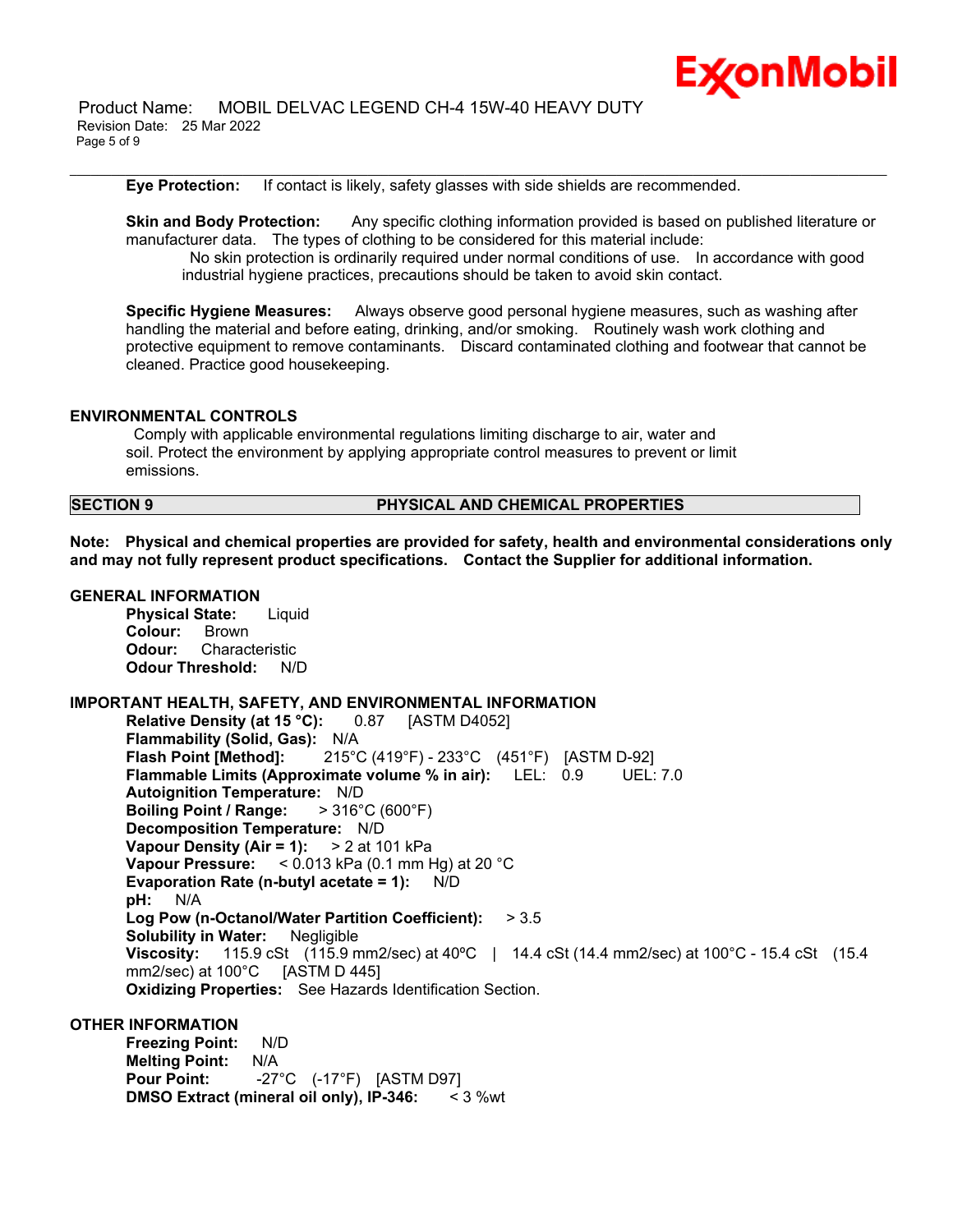

 Product Name: MOBIL DELVAC LEGEND CH-4 15W-40 HEAVY DUTY Revision Date: 25 Mar 2022 Page 6 of 9

# **SECTION 10 STABILITY AND REACTIVITY**

**STABILITY:** Material is stable under normal conditions.

**CONDITIONS TO AVOID:** Excessive heat. High energy sources of ignition.

**INCOMPATIBLE MATERIALS:** Strong oxidisers

**HAZARDOUS DECOMPOSITION PRODUCTS:** Material does not decompose at ambient temperatures.

**POSSIBILITY OF HAZARDOUS REACTIONS:** Hazardous polymerization will not occur.

**SECTION 11 TOXICOLOGICAL INFORMATION**

\_\_\_\_\_\_\_\_\_\_\_\_\_\_\_\_\_\_\_\_\_\_\_\_\_\_\_\_\_\_\_\_\_\_\_\_\_\_\_\_\_\_\_\_\_\_\_\_\_\_\_\_\_\_\_\_\_\_\_\_\_\_\_\_\_\_\_\_\_\_\_\_\_\_\_\_\_\_\_\_\_\_\_\_\_\_\_\_\_\_\_\_\_\_\_\_\_\_\_\_\_\_\_\_\_\_\_\_\_\_\_\_\_\_\_\_\_\_

# **INFORMATION ON TOXICOLOGICAL EFFECTS**

| <b>Hazard Class</b>                                               | <b>Conclusion / Remarks</b>                                                                                       |
|-------------------------------------------------------------------|-------------------------------------------------------------------------------------------------------------------|
| <b>Inhalation</b>                                                 |                                                                                                                   |
| Acute Toxicity: No end point data for<br>material.                | Minimally Toxic. Based on assessment of the components.                                                           |
| Irritation: No end point data for material.                       | Negligible hazard at ambient/normal handling temperatures.                                                        |
| Ingestion                                                         |                                                                                                                   |
| Acute Toxicity: No end point data for<br>material.                | Minimally Toxic. Based on assessment of the components.                                                           |
| <b>Skin</b>                                                       |                                                                                                                   |
| Acute Toxicity: No end point data for<br>material.                | Minimally Toxic. Based on assessment of the components.                                                           |
| Skin Corrosion/Irritation: No end point data<br>for material.     | Negligible irritation to skin at ambient temperatures. Based on<br>assessment of the components.                  |
| <b>Eye</b>                                                        |                                                                                                                   |
| Serious Eye Damage/Irritation: No end point<br>data for material. | May cause mild, short-lasting discomfort to eyes. Based on<br>assessment of the components.                       |
| <b>Sensitisation</b>                                              |                                                                                                                   |
| Respiratory Sensitization: No end point data<br>for material.     | Not expected to be a respiratory sensitizer.                                                                      |
| Skin Sensitization: No end point data for<br>Imaterial.           | Not expected to be a skin sensitizer. Based on assessment of the<br>components.                                   |
| Aspiration: Data available.                                       | Not expected to be an aspiration hazard. Based on physico-<br>chemical properties of the material.                |
| Germ Cell Mutagenicity: No end point data<br>for material.        | Not expected to be a germ cell mutagen. Based on assessment of<br>the components.                                 |
| Carcinogenicity: No end point data for<br>material.               | Not expected to cause cancer. Based on assessment of the<br>components.                                           |
| Reproductive Toxicity: No end point data<br>for material.         | Not expected to be a reproductive toxicant. Based on assessment<br>of the components.                             |
| Lactation: No end point data for material.                        | Not expected to cause harm to breast-fed children.                                                                |
| <b>Specific Target Organ Toxicity (STOT)</b>                      |                                                                                                                   |
| Single Exposure: No end point data for<br>material.               | Not expected to cause organ damage from a single exposure.                                                        |
| Repeated Exposure: No end point data for<br>material.             | Not expected to cause organ damage from prolonged or repeated<br>exposure. Based on assessment of the components. |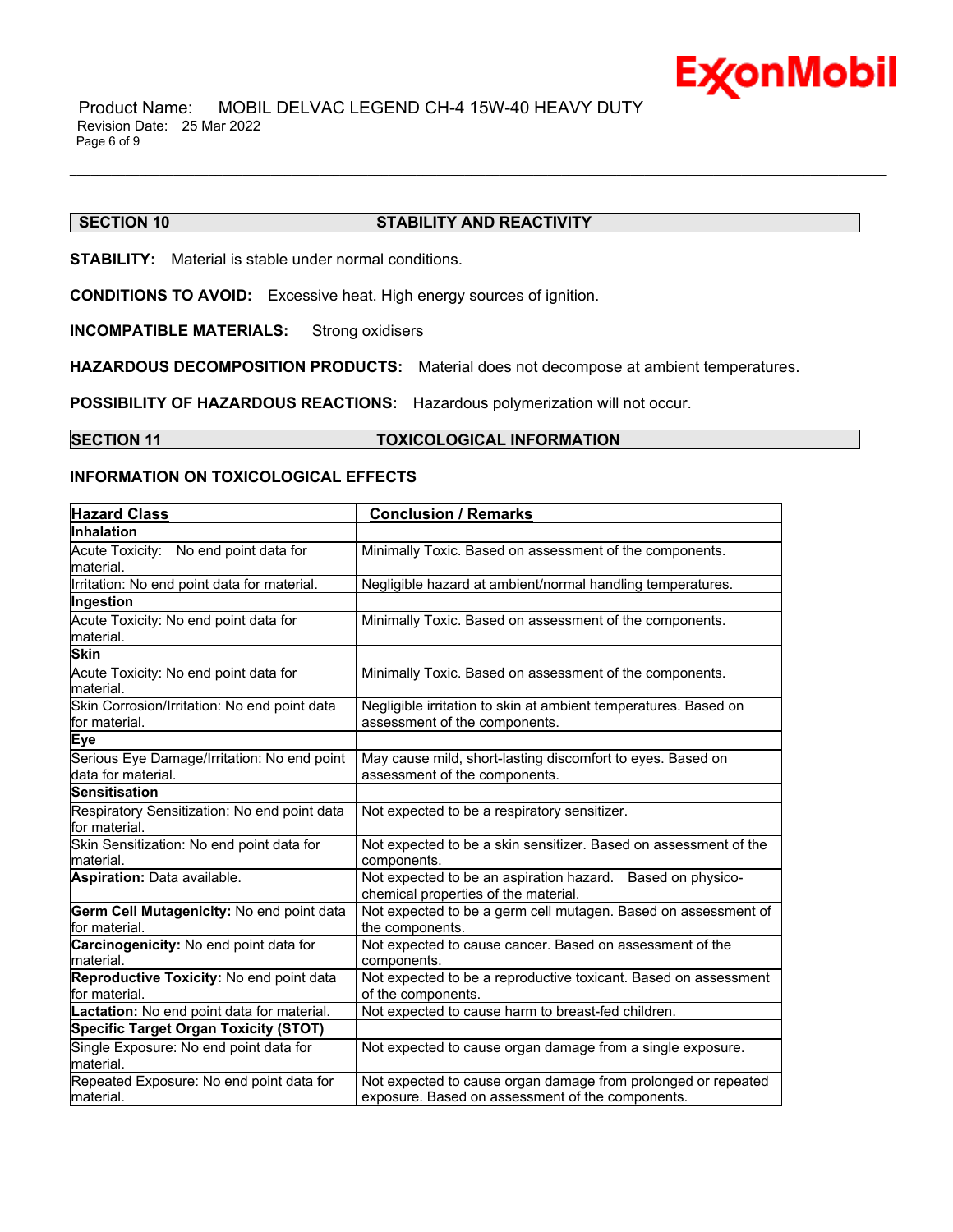

# **OTHER INFORMATION For the product itself:**

Diesel engine oils: Not carcinogenic in animals tests. Used and unused diesel engine oils did not produce any carcinogenic effects in chronic mouse skin painting studies. Oils that are used in gasoline engines may become hazardous and display the following properties: Carcinogenic in animal tests. Caused mutations in vitro. Possible allergen and photoallergen. Contains polycyclic aromatic compounds (PAC) from combustion products of gasoline and/or thermal degradation products.

\_\_\_\_\_\_\_\_\_\_\_\_\_\_\_\_\_\_\_\_\_\_\_\_\_\_\_\_\_\_\_\_\_\_\_\_\_\_\_\_\_\_\_\_\_\_\_\_\_\_\_\_\_\_\_\_\_\_\_\_\_\_\_\_\_\_\_\_\_\_\_\_\_\_\_\_\_\_\_\_\_\_\_\_\_\_\_\_\_\_\_\_\_\_\_\_\_\_\_\_\_\_\_\_\_\_\_\_\_\_\_\_\_\_\_\_\_\_

# **Contains:**

Base oil severely refined: Not carcinogenic in animal studies. Representative material passes IP-346, Modified Ames test, and/or other screening tests. Dermal and inhalation studies showed minimal effects; lung non-specific infiltration of immune cells, oil deposition and minimal granuloma formation. Not sensitising in test animals.

# **IARC Classification:**

**The following ingredients are cited on the lists below:** None.

|              | --REGULATORY LISTS SEARCHED-- |              |
|--------------|-------------------------------|--------------|
| $1 = IARC 1$ | $2 = IARC 2A$                 | $3 = IARC2B$ |

**SECTION 12 ECOLOGICAL INFORMATION**

The information given is based on data for the material, components of the material, or for similar materials, through the application of bridging principals.

# **ECOTOXICITY**

Material -- Not expected to be harmful to aquatic organisms.

# **MOBILITY**

 Base oil component -- Low solubility and floats and is expected to migrate from water to the land. Expected to partition to sediment and wastewater solids.

# **PERSISTENCE AND DEGRADABILITY**

### **Biodegradation:**

Base oil component -- Expected to be inherently biodegradable

# **BIOACCUMULATION POTENTIAL**

 Base oil component -- Has the potential to bioaccumulate, however metabolism or physical properties may reduce the bioconcentration or limit bioavailability.

# **SECTION 13 DISPOSAL CONSIDERATIONS**

Disposal recommendations based on material as supplied. Disposal must be in accordance with current applicable laws and regulations, and material characteristics at time of disposal.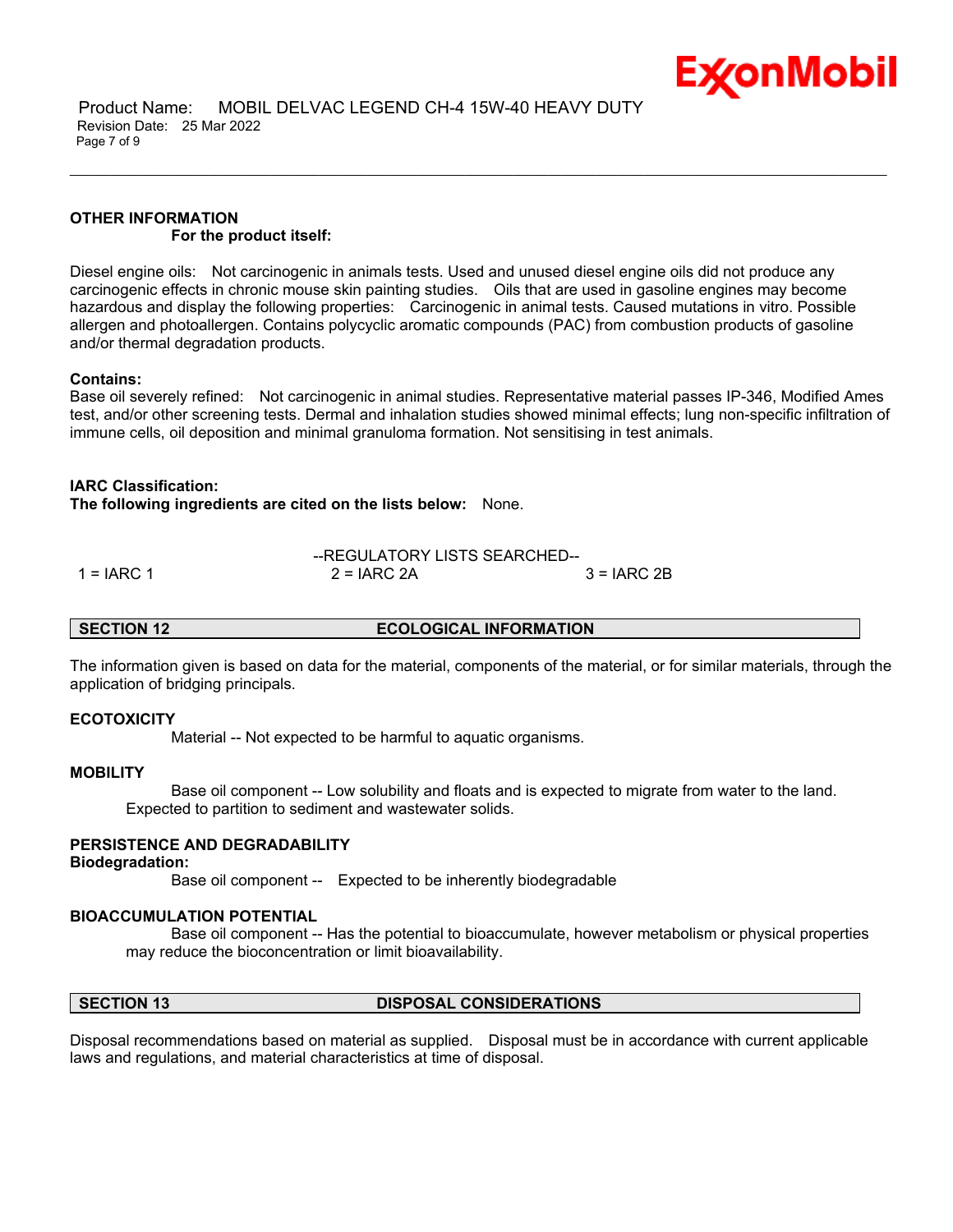

 Product Name: MOBIL DELVAC LEGEND CH-4 15W-40 HEAVY DUTY Revision Date: 25 Mar 2022 Page 8 of 9

# **DISPOSAL RECOMMENDATIONS**

Product is suitable for burning in an enclosed controlled burner for fuel value or disposal by supervised incineration at very high temperatures to prevent formation of undesirable combustion products.

\_\_\_\_\_\_\_\_\_\_\_\_\_\_\_\_\_\_\_\_\_\_\_\_\_\_\_\_\_\_\_\_\_\_\_\_\_\_\_\_\_\_\_\_\_\_\_\_\_\_\_\_\_\_\_\_\_\_\_\_\_\_\_\_\_\_\_\_\_\_\_\_\_\_\_\_\_\_\_\_\_\_\_\_\_\_\_\_\_\_\_\_\_\_\_\_\_\_\_\_\_\_\_\_\_\_\_\_\_\_\_\_\_\_\_\_\_\_

**Empty Container Warning** Empty Container Warning (where applicable): Empty containers may contain residue and can be dangerous. Do not attempt to refill or clean containers without proper instructions. Empty drums should be completely drained and safely stored until appropriately reconditioned or disposed. Empty containers should be taken for recycling, recovery, or disposal through suitably qualified or licensed contractor and in accordance with governmental regulations. DO NOT PRESSURISE, CUT, WELD, BRAZE, SOLDER, DRILL, GRIND, OR EXPOSE SUCH CONTAINERS TO HEAT, FLAME, SPARKS, STATIC ELECTRICITY, OR OTHER SOURCES OF IGNITION. THEY MAY EXPLODE AND CAUSE INJURY OR DEATH.

| <b>SECTION 14</b> | <b>TRANSPORT INFORMATION</b>                                                                                                                                                                                                                                                                     |
|-------------------|--------------------------------------------------------------------------------------------------------------------------------------------------------------------------------------------------------------------------------------------------------------------------------------------------|
|                   | $\mathbf{I}$ and $\mathbf{A}$ and $\mathbf{A}$ and $\mathbf{A}$ and $\mathbf{A}$ and $\mathbf{A}$ and $\mathbf{A}$ and $\mathbf{A}$ and $\mathbf{A}$ and $\mathbf{A}$ and $\mathbf{A}$ and $\mathbf{A}$ and $\mathbf{A}$ and $\mathbf{A}$ and $\mathbf{A}$ and $\mathbf{A}$ and $\mathbf{A}$ and |

**LAND (ADG)** : Not Regulated for Land Transport

**SEA (IMDG):** Not Regulated for Sea Transport according to IMDG-Code

**Marine Pollutant:** No

**AIR (IATA):** Not Regulated for Air Transport

# **SECTION 15 REGULATORY INFORMATION**

This material is not considered hazardous according to Australia Model Work Health and Safety Regulations.

Product is not regulated according to Australian Dangerous Goods Code.

No Poison Schedule number allocated by the Standard for the Uniform Scheduling of Medicines and Poisons (SUSMP) established under the Therapeutic Goods Act.

AS1940 COMBUSTIBLE CLASS: C2

# **REGULATORY STATUS AND APPLICABLE LAWS AND REGULATIONS**

**Listed or exempt from listing/notification on the following chemical inventories :** AIIC, DSL, ENCS, IECSC, ISHL, KECI, PICCS, TCSI, TSCA

# **SECTION 16 OTHER INFORMATION**

# **KEY TO ABBREVIATIONS AND ACRONYMS:**

N/D = Not determined, N/A = Not applicable, STEL = Short-Term Exposure Limit, TWA = Time-Weighted Average

**KEY TO THE H-CODES CONTAINED IN SECTION 3 OF THIS DOCUMENT (for information only):**

H303: May be harmful if swallowed; Acute Tox Oral, Cat 5 H315: Causes skin irritation; Skin Corr/Irritation, Cat 2